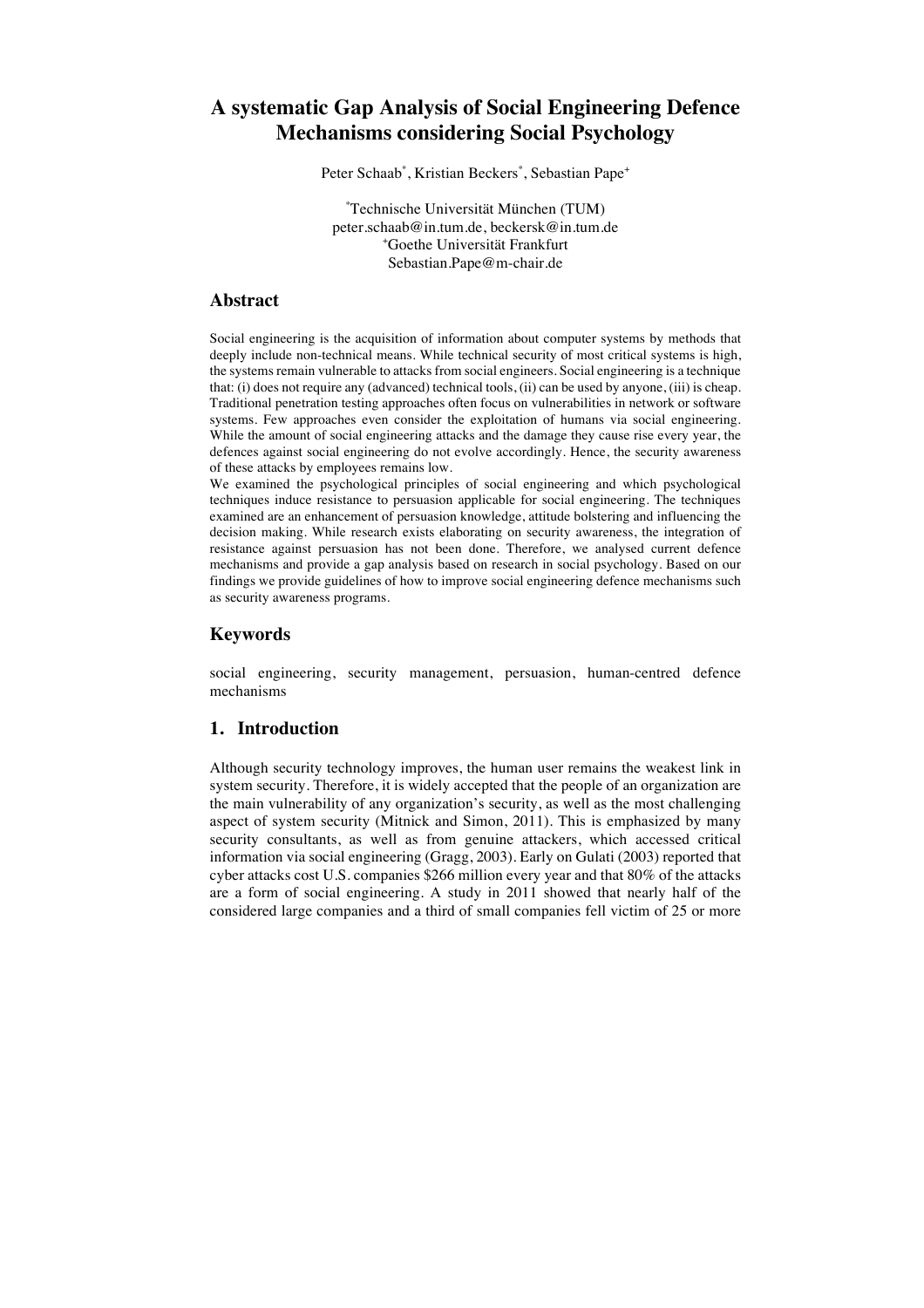social engineering attacks in the two years before (Dimensional Research, 2011). The study further shows that costs per incident usually vary between \$25 000 and over \$100 000. Furthermore, surveys, like Verizon's 'Data Breach Investigation Report' (2012; 2013), show the impact of social engineering. Even though the awareness about the phenomenon of social engineering has increased, at least in literature, the impact has grown from 7% of breaches in 2012 to 29% of breaches in 2013 according to these studies. In addition, current security awareness programs are apparently ineffective (Pfleeger et al., 2014). These alarming numbers question whether the existing approaches towards awareness and defence of social engineering are fundamentally incomplete.

Frangopoulos et al. (2010) consider the psychological aspects of social engineering and relate them to persuasion techniques in their 2010 publication. In contrast to our work their work is not based on a literature review of behaviour psychology, but based on the expertise of the authors. Moreover, the scope of the authors is broader and consider physical measures, as well as security standards in their work. Our results classify existing research in IT security and persuasion in literature and contribute a structured gap analysis. In addition, Frangopoulos et al. (2012) transfer the knowledge of psychosocial risks, e.g. influence of headaches and colds on decisions, from a managerial and organisational point of view to the information security view.

Our hypothesis is that the psychological aspects behind social engineering and user psychology are not considered to their full extend. For instance, Ferreira et al. (2015) constitute psychological principles in social engineering and relate these principles to previous research of Cialdini (2009), Gragg (2003) and Stajano and Wilson (2011). However, these principles have to be the fundamental concern of any security defence mechanism against social engineering. Thus, we contribute a list of concepts that address social engineering defence mechanisms. We analyse in particular what IT security recommends in comparison to recommendations given by social psychology. The results of our analysis reveal fundamental gaps in today's security awareness approach. We provide a road map that shows how to address these gaps in the future. Our road map is an instrumental vision towards reducing the social engineering threat by addressing all relevant psychological aspects in its defence.

#### **2. Methodology**

Our research was guided by the methodology outlined in Fig. 1. We initialized the work with a working definition of social engineering (Sect. 3) and surveyed the state of the art from the viewpoint of computer science in particular with regard to IT security (Step 2) and separately from the viewpoint of social psychology (Sect. 4). We used the meta search engines Google Scholar and Scopus, which include the main libraries of IEEE, ACM, Springer, Elsevier and numerous further publishers. Based on the findings of our literature survey, we identified requirements and techniques from social sciences for defending against social engineering and map these to the defence mechanisms used in IT security today (Sect. 5). We outline the resulting gap and present a vision for overcoming these shortcomings of current IT security defences (Sect. 6). Finally, we conclude and provide directions for future research (Sect. 7).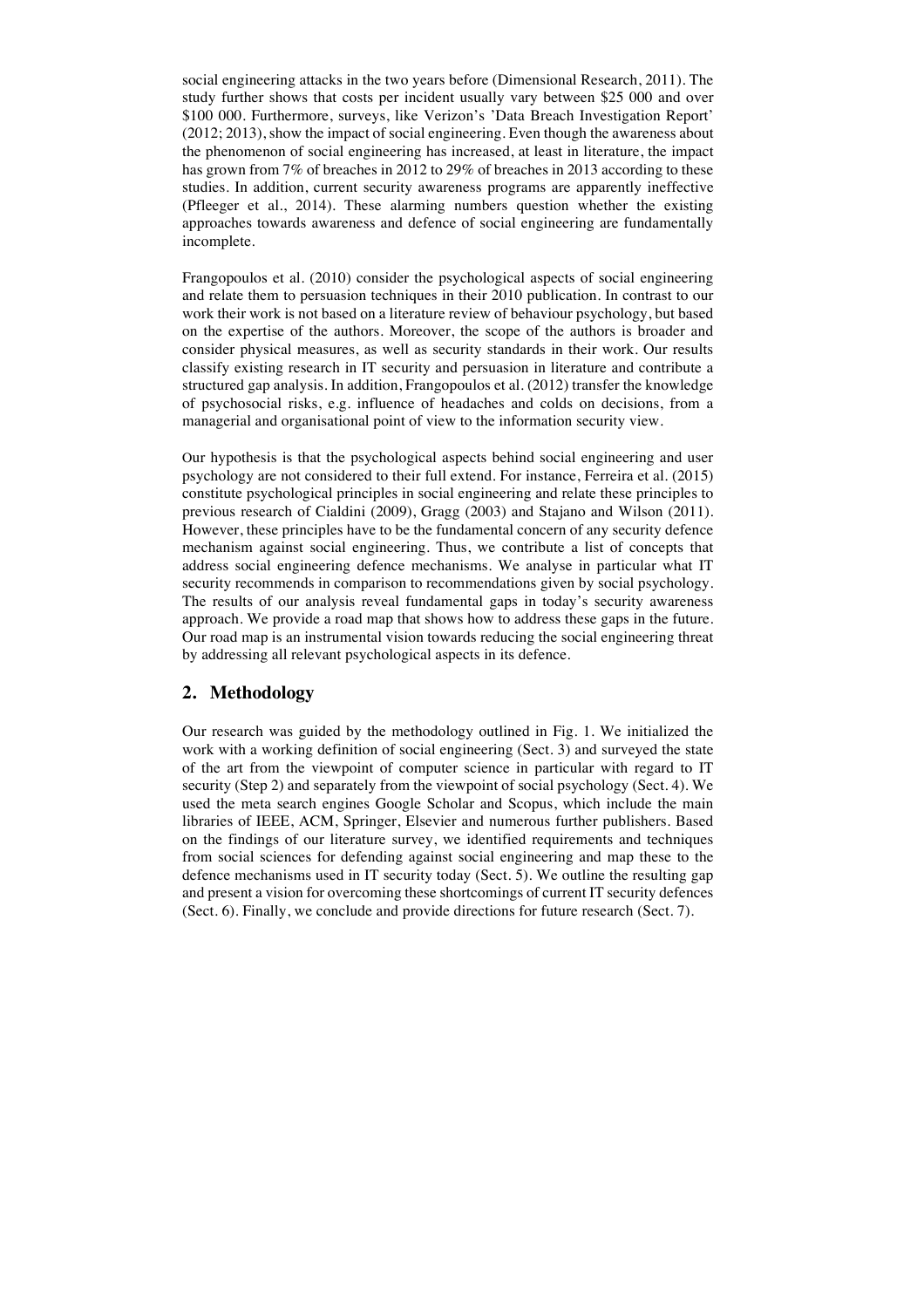

**3. Definition of Social Engineering** 

Although there is no agreed upon definition of social engineering, the common idea arising from the available definitions is that social engineering is the acquisition of confidential, private or privileged information by methods including both technical and non-technical means (Manske, 2009). This common idea is quite general, as it includes means of gaining information access such as shoulder surfing, dumpster diving, etc. However, it especially refers to social interaction as psychological process of manipulating or persuading people into disclosing such information (Thornburgh, 2004). Other than the former methods of accessing information, the latter are more complex and more difficult to resist, as persuasion is based on psychology. In this context, persuasion can be viewed as "any instance in which an active attempt is made to change a person's mind" (Petty and Cacioppo, 1996, p.4). The concept of 'optimism bias' states that people believe that others fall victim to misfortune, not themselves (Weinstein, 1980). Additionally, they tend to overestimate their possibilities to influence an event's outcome. Hence people think that they (i) will not be targeted by social engineering and (ii) are more likely to resist than their peers. **Example 1.** In the security and security and security and security are the security and security are the security and security are the security and security are the security and security and security and security and sec

To actually raise resistance, we analyse how information security awareness can be increased. In alignment with Kruger and Kearny (2006) we define information security awareness as the degree to which employees understand the need for security measures and adjust their behaviour to prevent security incidents. Furthermore, in accordance with Veseli (2011) we focus on the information security dimensions attitude (how does a person feel about the topic) and behaviour (what does a person do) as they are an expression of conscious and unconscious knowledge (what does a person know).

# **4. An Analysis of Social Engineering Defence Mechanisms in IT Security**

After having established the concept of social engineering, we analyse how the threat of social engineering is met in IT security. As the main vulnerability exploited by social engineering is inherent in human nature, it is the human element in systems that needs to be addressed. Thus, we concentrate on human based defence mechanisms. Predominantly three human based mitigation methods are proposed: Policies, audits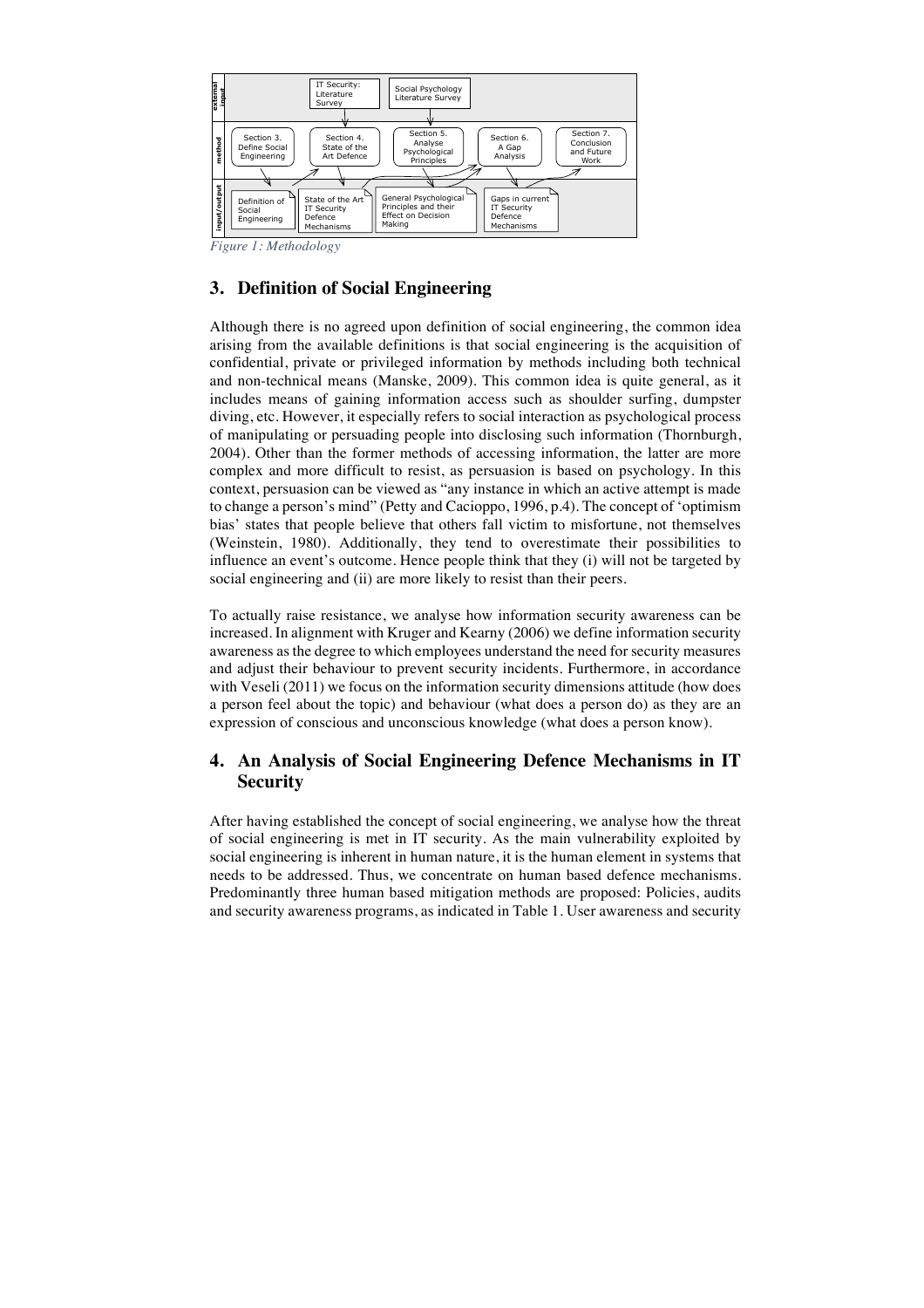| <b>Dimension</b> |                  | <b>Defence</b><br><b>Mechanism</b> | <b>Description</b>                                                                                                                                                                                                        |
|------------------|------------------|------------------------------------|---------------------------------------------------------------------------------------------------------------------------------------------------------------------------------------------------------------------------|
|                  |                  | Policy<br>Compliance               | - Foundation of information security<br>- System standards and security levels<br>- Guidelines for user behaviour                                                                                                         |
| Knowledge        | Attitude         | Security<br>Awareness<br>Program   | - Familiarity with security policy<br>- Knowledge about sensitive, valuable<br>information<br>- Basic indicators, suspicious behaviour<br>connected to social engineering attacks<br>- (Recognition of being manipulated) |
|                  | <b>Behaviour</b> | Audit                              | - Test employee susceptibility to social<br>engineering<br>- Identify weaknesses of policy and security<br>awareness program                                                                                              |

*Table 1: Defence mechanisms used in IT security*

policies dominate the recommendations to defend social engineering (Scheeres, 2008).

Security Policies. Any information security is founded on its policy (Mitnick and Simon, 2011). Furthermore, policies provide instructions and guidelines how users should behave. It is especially hard to address social engineering in security policies, since people need to know how to respond to ambiguous requests (Gragg, 2003). By safe-guarding information, users should not come into uncertainty to decide whether certain information is sensitive or not. Necessarily these policies need to be enforced consistently throughout the system.

Security Awareness Programs. Upon establishment of a security policy all users need to be trained in security awareness programs to follow the policy, practices and procedures (Mitnick and Simon, 2011; Thornburgh, 2004). In general, the literature agrees upon the cornerstones of an awareness program. First of all, familiarity with the security policy needs to be established. It is important that everyone in the organization knows what kind of information is sensitive, hence particularly valuable for an attacker. Secondly, knowledge about social engineering is to be conveyed. This includes basics of social engineering, and how attacks work in detail. This should help employees to understand the reasons for related security policies that simply contains rules and usually not the reasoning behind it. The idea is that the understanding of why these polices were defined, will increase compliant behaviour among employees. In addition, the thought knowledge should reach beyond the rules in the policies and contain in particular indicators of social engineering attacks and what behaviour could be suspicious, such as requesting confidential information or to refuse provision of personal or contact information. Gragg (2003) demands the inclusion of additional training for key personnel to include inoculation, forewarning and reality check, see Section 5.

Audit. The conduction of audits is complementary to the above approaches (Thornburgh, 2004). It serves the purpose to test the susceptibility to social engineering attacks (Mitnick and Simon, 2011). Hence, it tests the effectiveness and identifies weaknesses of the other conducted methods (Winkler and Dealy, 1995). In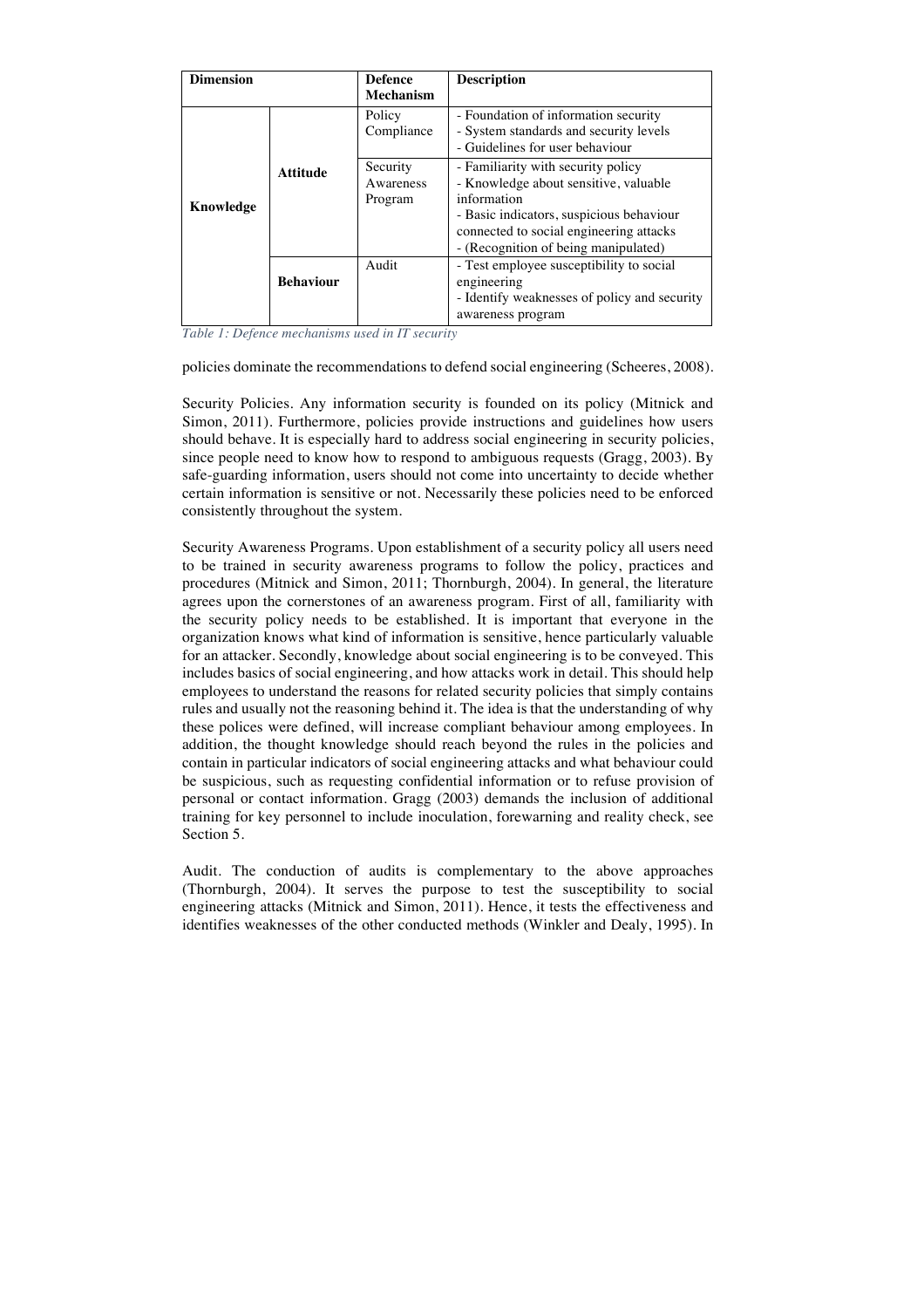this particular case, classic audits or penetration tests need an extension to social engineering penetration testing as done by Bakhshi et al. (2008). This extension is not trivial since it tests humans who can get upset and the work council needs to be involved.

# **5. Relevant Defence Mechanisms in Social Psychology**

The intentions of security awareness programs are to inform about social engineering and sensitive information. It is assumed that by knowing about the threat of social engineering, users are less likely to be susceptible for such attacks. There is only a few researchers that have found this not to be sufficient, which appears to be ignored by most others. Gragg (2003) considers psychological principles of persuasion behind social engineering. Ferreira et al. (2015) have established a framework of psychological principles. These exhibit the ability to influence and potentially manipulate a person's attitude, believes and behaviour. Gragg therefore recommends techniques to build resistance against persuasion, borrowed from social psychology, to be included into awareness programs. An overview over these methods is given in Table 2. They build on Sagarin et al. (2002):

| <b>Dimension</b> |                  | <b>Defence</b><br><b>Mechanism</b> | <b>Description</b>                                                                                                                                                         |
|------------------|------------------|------------------------------------|----------------------------------------------------------------------------------------------------------------------------------------------------------------------------|
| Knowledge        | Attitude         | Persuasion<br>Knowledge            | - Information about tactics used in<br>persuasion attempts and their potential<br>influence on attitude and behaviour<br>- Information about appropriate coping<br>tactics |
|                  |                  | Forewarning                        | - Warning of message content and<br>persuasion attempt                                                                                                                     |
|                  |                  | Attitude<br><b>Bolstering</b>      | - Thought process strengthening security<br>attitude                                                                                                                       |
|                  |                  | Reality<br>Check                   | - Demonstration of vulnerability to perceive<br>risk of persuasion                                                                                                         |
|                  | <b>Behaviour</b> | Inoculation                        | - Exposition to persuasive attempts and<br>arguments of a social engineer<br>- Provision of counter arguments to resist<br>persuasion                                      |
|                  |                  | Decision<br>Making                 | - Repeated exposition to "similar" decision<br>making situations                                                                                                           |

*Table 2: Defence mechanisms against persuasion borrowed from social psychology*

Inoculation. A user gets exposed to persuasive attempts of a social engineer, he is put into a situation a social engineer would put him in. Thereby he is exposed to arguments that a social engineer may use. Also he is given counter arguments that he can use to resist the persuasion. This works the same way as preventing a disease being spread by using inoculation and induces resistance to persuasion.

Forewarning. Forewarnings of message content and the persuasion attempt of the message triggers resistance to a social engineering attack. The intention is to not only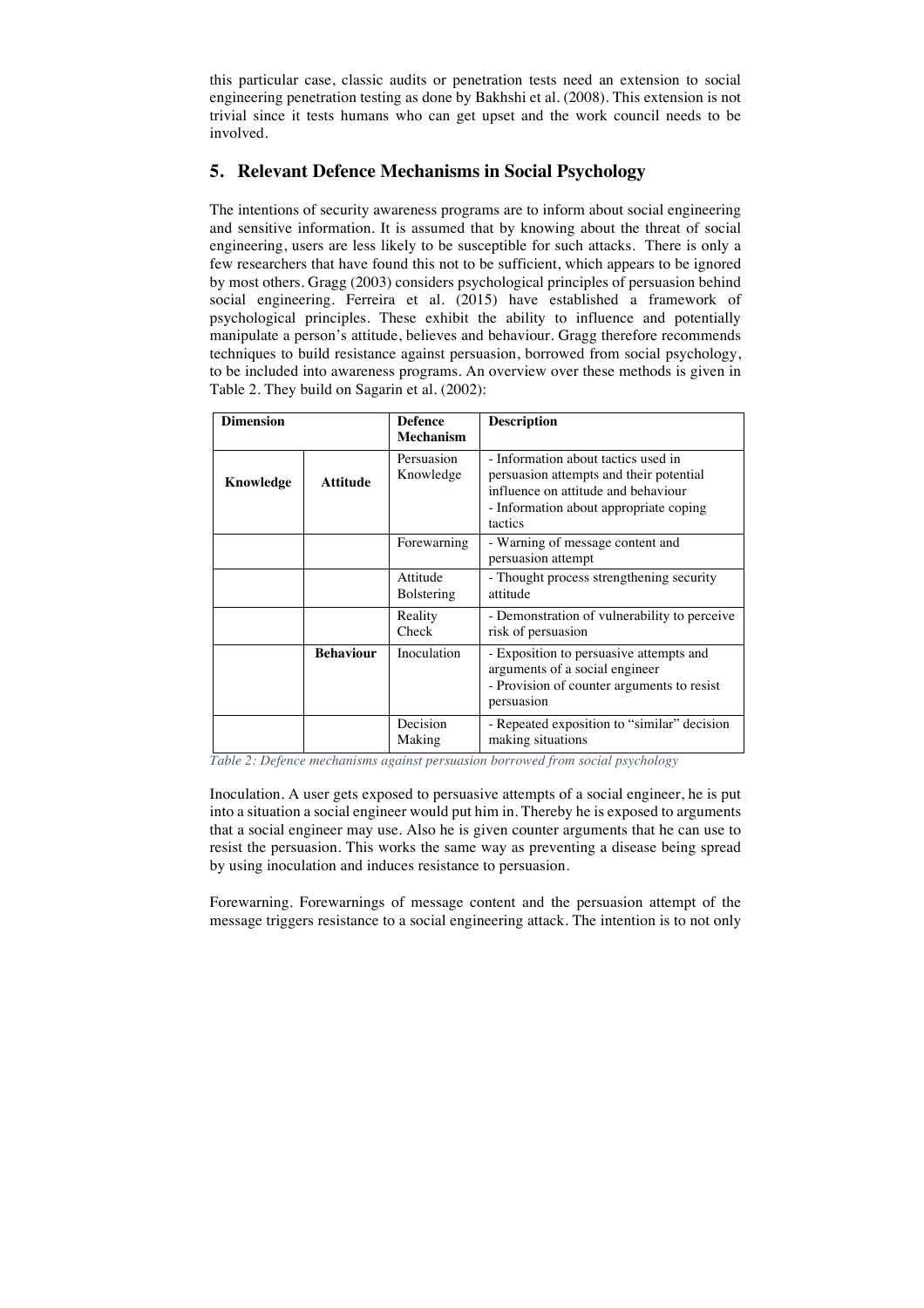warn about the persuasive attempt of a social engineer, but in particular to warn about the arguments being manipulative and deceptive. An example of this technique would be the warning about fraudulent IT support calls asking for user login and password.

Reality Check. As people tend to believe that they are invulnerable due to optimism bias, users need to realize that in fact they are vulnerable. Therefore, it has to be demonstrated to them, that they are vulnerable, to make them perceive the risks and training to be effective. However, any such effort has to be careful not to cause an amount of frustration that leads people to conclude their security efforts are useless. The balance between the demonstration of the vulnerability and the ensurance that people can make a difference in social engineering defence is vital for the success of defences.

Even though it appears that most programs are not extensive or limited in impact, it is unclear how much attention is given to these proposals in security practice. Nevertheless, research in the field of psychology over the past five decades has proven that inoculation is the most consistent and reliable method to induce resistance to persuasion (Miller et al., 2013). We are not aware of any study directly analysing the effects of inoculation to the resistance to social engineering. We are convinced that the principles behind inoculation are sound and we will analyse their effect on people in a future empirical study. In addition, Gragg (2003) has already adopted inoculation as a valuable mechanism for resistance to social engineering. Nevertheless, there exist further techniques in social psychology to train resistance to persuasion:

Persuasion Knowledge. Aim of security awareness programs is for users to experience resistance toward persuasion in case of a social engineering at- tack. This experience is increased if a user is concerned about being deceived (Friestad and Wright, 1994). Persuasion knowledge consists of information about tactics used in persuasive situations, their possible influence on attitudes and behaviour, their effectiveness and appropriateness, the persuasive agent's motives, and coping strategies (Fransen et al., 2015; Friestad & Wright, 1994). Activated persuasion knowledge usually either elicits suspicion about the persuasive agent's motives, or scepticism about arguments, and perceptions of manipulation or deception. Furthermore, it directs to options how to respond and selects coping tactics believed to be appropriate (Friestad and Wright, 1994). This positive relationship between persuasion knowledge and resistance to persuasive attempts is demonstrated by (Briñol et al., 2015): People are aware of persuasive attempts when having knowledge about persuasion and respond appropriately. This means educating users not only about common social engineering attack methods (e.g. phishing) but particularly about psychological principles used in social engineering is an absolute necessity. As people also enhance their persuasion knowledge from experiences in social interactions, inoculation plays a vital role. Knowledge about coping tactics is, as indicated, essential to evaluate response options and to cope with persuasive attempts.

Attitude Bolstering. Awareness and knowledge of security policy, its implications and guidelines about e.g. confidential information are necessary to make use of attitude bolstering. The self or existing believes and attitudes are strengthened and therefore the vulnerability to persuasive attempts can be reduced (Fransen et al., 2015). In this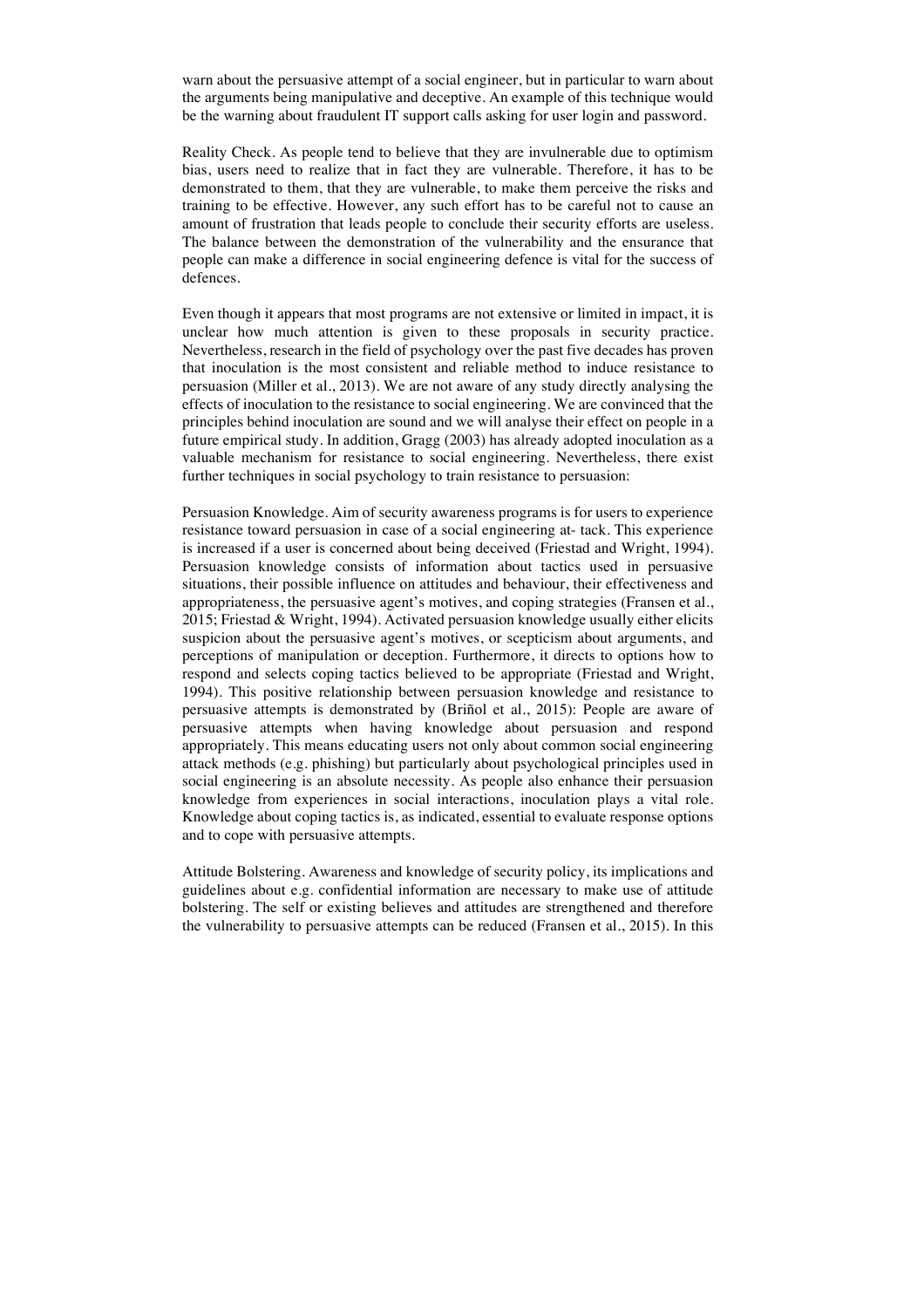process people generate thoughts that support their attitudes (Lydon et al., 1988). As demonstrated by Xu and Wyer (2012) it is possible to generate a bolstering mind-set that decreases the effectiveness of persuasive attempts. This is even possible when the cognitive behaviour leading to this bolstering mind-set has been performed in an unrelated, earlier situation.

Decision Making. Information is processed by using two different systems as explained by Kahneman (2003): intuition and reasoning. Decisions are made based on either one. Butavicius et al. (2015) found the preference for a decision making style has a link to the susceptibility to persuasion, i.e. phishing. Decisions based on heuristics or mental shortcuts are intuitive, impulsive judgements that are more likely to be influenced by persuasive attempts. But interestingly it seems that the style of decision making can be modified by training. This would imply that recurring exposure to different social engineering approaches helps in establishing effective strategies to cope with social engineering. Furthermore, it demonstrates that solely education about the threats of social engineering is not sufficient.

# **6. A Gap Analysis of Missing Defence Mechanisms in IT Security against Social Engineering**

As indicated above, the available defence mechanisms can be classified into the dimensions attitude and behaviour, which in turn exert knowledge. Table 3 presents a mapping of defence mechanisms comparing suggestions in IT security against techniques known in social psychology. When comparing the dimension attitude, the limited scope of IT security becomes evident. As established in Section 4, in the dimension attitude IT security considers establishment of policy and security awareness programs. The purpose of security awareness programs is twofold. Firstly, it is concerned with getting users to know and adhere to the established policy. Secondly, security awareness program's scope is usually limited to the provision of basic knowledge about social engineering. In comparison social psychology offers distinctively more. Although some approaches may be at least partly covered. Forewarning can be seen as included in the education of social engineering basics, as malicious intention of social engineers certainly belongs to basic knowledge about social engineering. But persuasion knowledge goes beyond social engineering basics as it includes knowledge about persuasion strategies as well as counter tactics to rely on in any persuasive situation. For reliance on attitude bolstering good knowledge about security policy is necessary. Again IT security does the first step in user education, but fails in the second step, the enhancement of this knowledge. The use of attitude bolstering, implies not only the knowledge about policy but its implications and a thought process initiated by each user that strengthens his attitude to e.g. keep sensitive information private. The necessity to perform a reality check can directly be deduced from the concept of 'optimism bias', as illustrated in Section 3. It might partially be covered in security awareness programs. A reality check might be done for e.g. spam mails. But as this particular reality check has a technical background and people tend to dismiss their possible failure by it being a technical detail and in the same time greatly underestimating personal susceptibility, it is important to demonstrate to them their failure in a non-technical environment as well.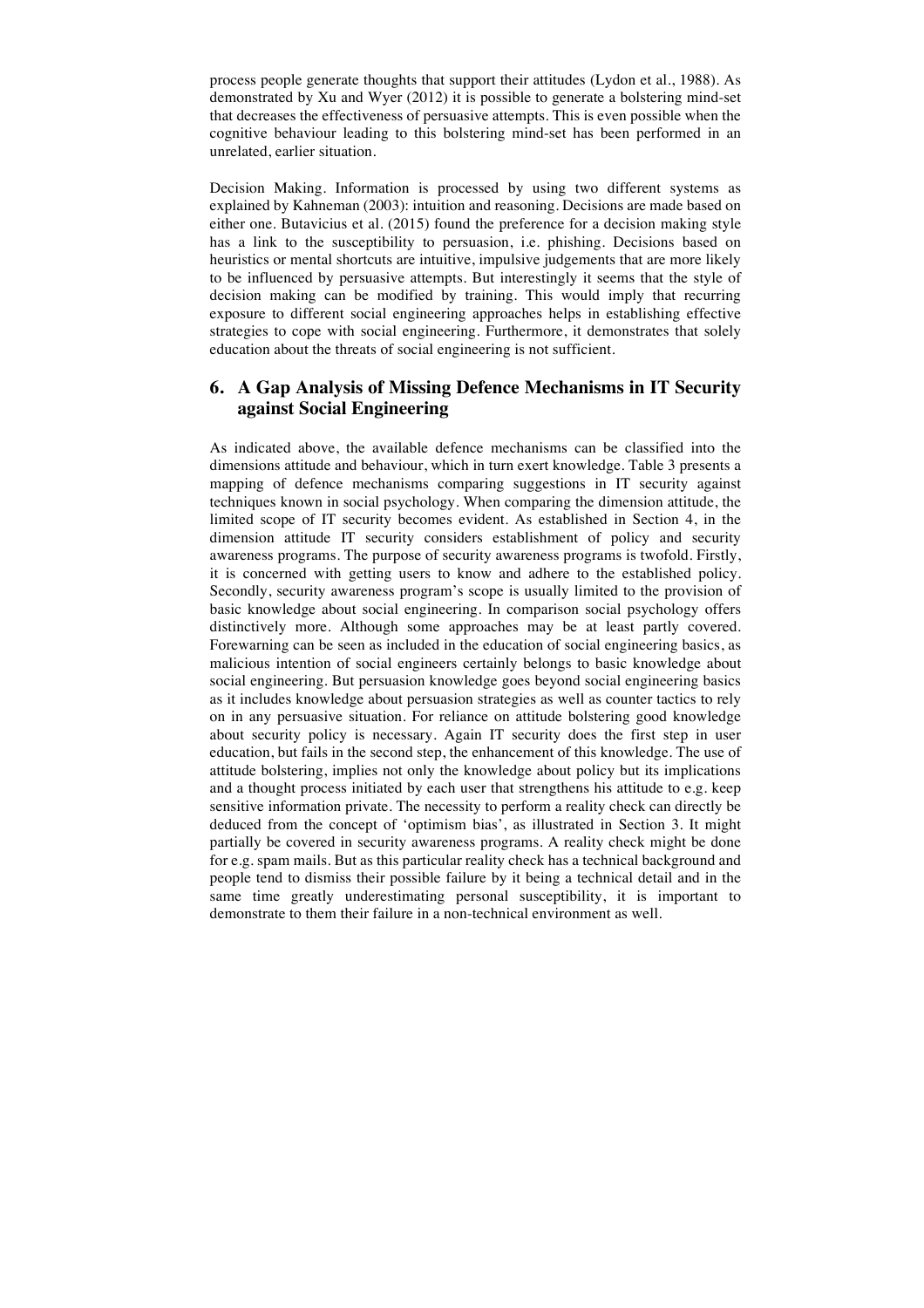| <b>Dimension</b>      |                  | <b>IT Defence Mechanisms</b> | <b>Psychological Defence</b><br><b>Mechanisms</b> |
|-----------------------|------------------|------------------------------|---------------------------------------------------|
| Attitude<br>Knowledge |                  | Policy Compliance            |                                                   |
|                       |                  | <b>Security Awareness</b>    | Forewarning                                       |
|                       |                  | Program                      |                                                   |
|                       |                  |                              | Persuasion Knowledge                              |
|                       |                  |                              | <b>Attitude Bolstering</b>                        |
|                       |                  |                              | <b>Reality Check</b>                              |
|                       | <b>Behaviour</b> | Audit                        |                                                   |
|                       |                  |                              | Inoculation                                       |
|                       |                  |                              | Decision Making                                   |

*Table 3: Comparison of defence mechanisms suggested in IT security and social psychology*

Table 3 presents another crucial finding. The dimension behaviour is underrepresented in IT security. The only suggestion made for this dimension is to verify correct behaviour via audits. But IT security fails to actually enhance secure behaviour. Training correct behaviour as part of security awareness programs is, as indicated in Section 4, recommended by only a few authors and is usually at most done for spam mails. Even though this is the application of inoculation, this is only one possible social engineering attack and a particular technical one as well. Focus should again also be set on the persuasive nature of social engineering attacks. Hence trainings could for example include role plays. Additionally, it has been proven effective to alter the decision making process by conducting decision trainings where users make a "similar" decision in various appearances.

### **7. Conclusions and Future Work**

Previously, we have discussed gaps in IT security. As indicated, both dimensions, attitude and behaviour, are represented inadequately in IT security when compared to recommendations from social psychology. To counter this gap. We envision a twostep improvement of available security awareness programs (as shown in Table 4). In a first step persuasion resistance trainings should be conducted. They should include a broad approach to social engineering including psychological principles and their effects, possible counter strategies, the initiation of attitude bolstering. As optimism bias is a strong enabler of successful social engineering, it would be desirable to demonstrate users their susceptibility. This step is particularly promising, as it is feasible with little monetary effort. The second step is persuasive situation role plays. It is conceivable to include experiential exercises in this step as well as repeated decision trainings that force users to re-evaluate their knowledge and attitude by making a "similar" decision multiple times. This step is more effortful and it might suffice to only educate key personnel as it includes "live" training sessions guided by possibly costly trainers, actors or generally personnel capable of create persuasive situations.

| <b>Dimensions</b> | <b>Future defence mechanisms</b> |  |  |
|-------------------|----------------------------------|--|--|
| Attitude          | Persuasion resistance training   |  |  |
| <b>Behaviour</b>  | Persuasive situation role plays  |  |  |

*Table 4: Envisioned training steps as part of security awareness programs*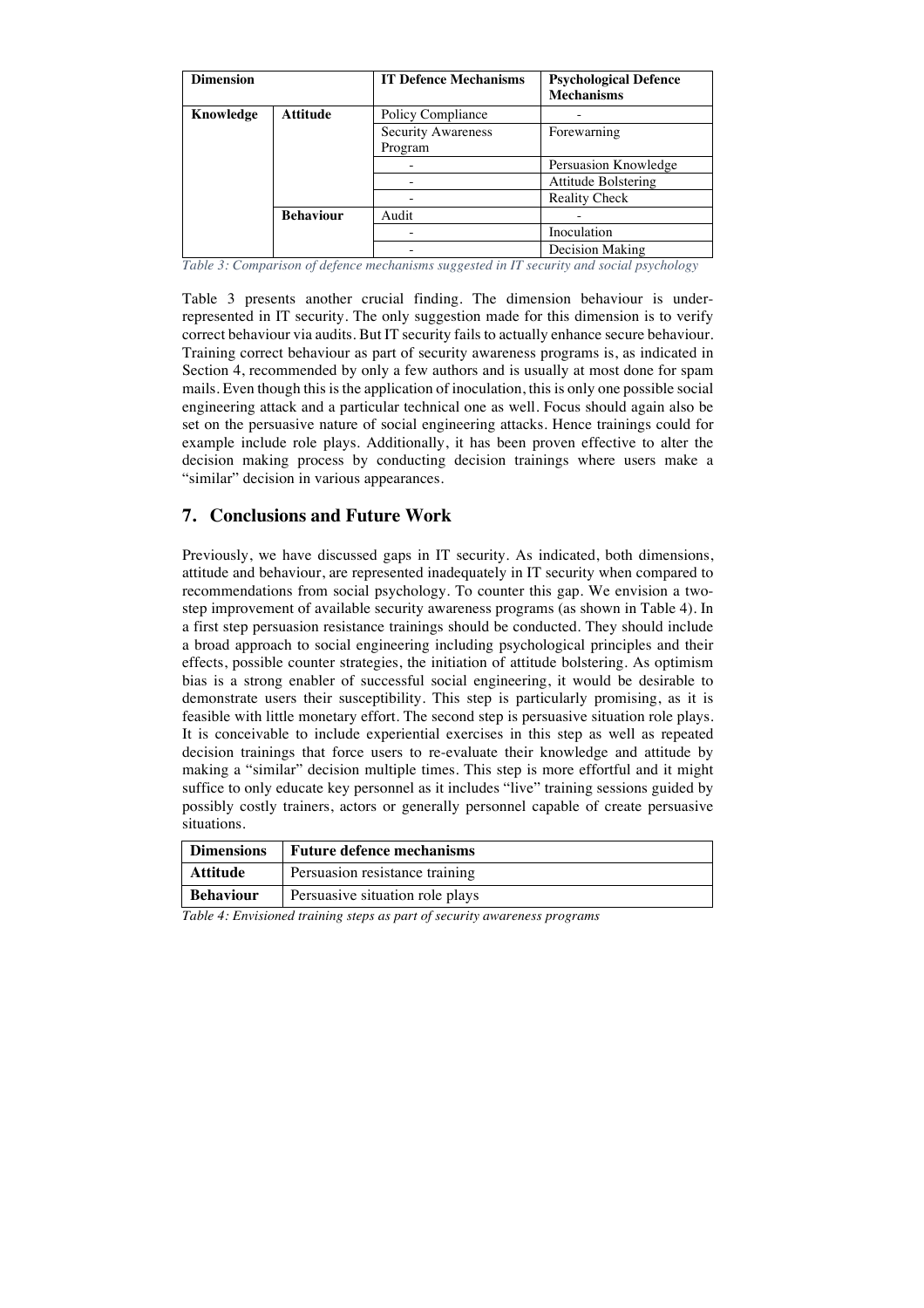#### **8. References**

- Bakhshi, T., Papadaki, M. and Furnell, S., 2008. A Practical Assessment of Social Engineering Vulnerabilities. In N. L. Clarke & S. Furnell, eds. *2nd International Conference on Human Aspects of Information Security and Assurance, {HAISA} 2008, Plymouth, UK, July 8-9, 2008. Proceedings*. University of Plymouth, pp. 12–23.
- Briñol, P., Rucker, D.D. and Petty, R.E., 2015. Naïve theories about persuasion: Implications for information processing and consumer attitude change. *International Journal of Advertising*, 34(1), pp.85–106.
- Butavicius, M. et al., 2015. Breaching the Human Firewall : Social engineering in Phishing and Spear-Phishing Emails. *Australasian Conference on Information Systems*, pp.1–11.
- Cialdini, R.B., 2009. *Influence: the psychology of persuasion* EPub editi., New York: Collins.
- Dimensional Research, 2011. *The Risk of Social Engineering on Information Security: A Survey of IT Professionals*, 2011
- Ferreira, A., Coventry, L. and Lenzini, G., 2015. Principles of Persuasion in Social Engineering and Their Use in Phishing. In T. Tryfonas & I. Askoxylakis, eds. *Human Aspects of Information Security, Privacy, and Trust SE - 4*. Lecture Notes in Computer Science. Springer International Publishing, pp. 36–47. Available at:
- Frangopoulos E.D.; Eloff, M.M.; Venter L.M., 2010. Psychological considerations in Social Engineering - The "ψ-wall" as defense, Proceedings of the IADIS International Conference Information Systems, pp. 1-20.
- Frangopoulos, E.D., Eloff, M.M. and Venter, L.M., 2012. Psychosocial Risks: can their effects on the Security of Information Systems really be ignored? In N. L. Clarke & S. Furnell, eds. *6th International Symposium on Human Aspects of Information Security and Assurance, {HAISA} 2012, Crete, Greece, June 6-8, 2012. Proceedings*. University of Plymouth, pp. 52–63.
- Fransen, M.L. et al., 2015. Strategies and motives for resistance to persuasion : an integrative framework. *Frontiers in psychology*, 6(August), pp.1–12.
- Friestad, M. and Wright, P., 1994. The Persuasion Knowledge Model: How People Cope with Persuasion Attempts. *Journal of Consumer Research*, 21(1), pp.1–31.
- Gragg, D., 2003. A multi-level defense against social engineering. *SANS Reading Room*.
- Gulati, R., 2003. The Threat of Social Engineering and your defense against it. *SANS Reading Room*.
- Kahneman, D., 2003. A perspective on judgment and choice: mapping bounded rationality. *The American psychologist*, 58(9), pp.697–720.
- Kruger, H. A. and Kearney, W. D., 2006. A prototype for assessing information security awareness. Comput. Secur. 25, 4 , pp. 289-296.
- Lydon, J., Zanna, M.P. and Ross, M., 1988. Bolstering Attitudes by Autobiographical Recall: Attitude Persistence and Selective Memory. *Personality and Social Psychology Bulletin*, 14(1), pp.78–86. Available at: http://psp.sagepub.com/content/14/1/78.abstract.